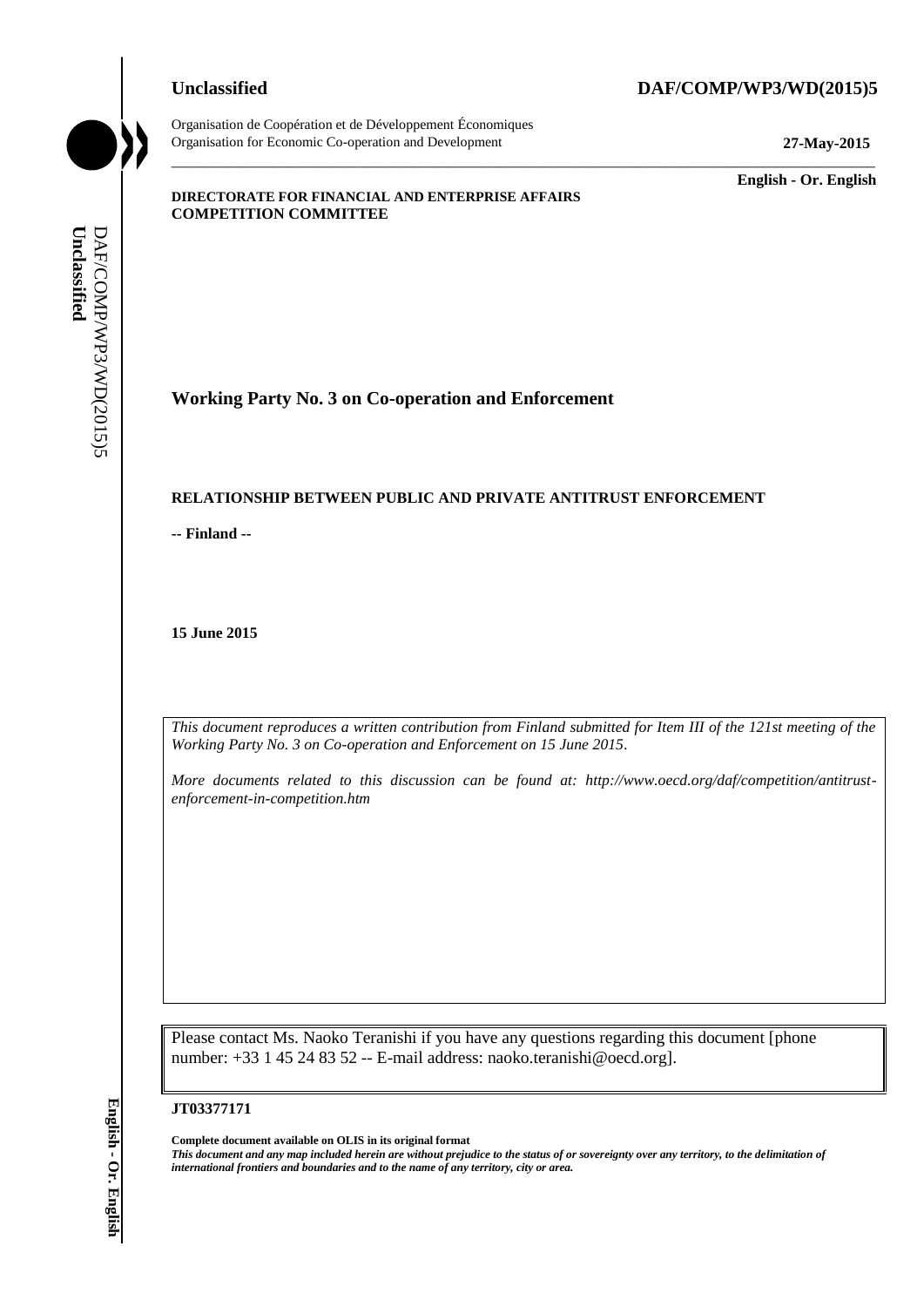# DAF/COMP/WP3/WD(2015)5

# **-- Finland --**

# **1. Overview of private enforcement in your jurisdiction**

## *a) What is the status of private enforcement in your jurisdiction? Are there recent developments in this area?*

1. In Finland, 'private enforcement' refers to a process whereby parties who have incurred losses as a result of infringements of competition law can seek and receive damages from the offenders. It seems that private enforcement activity is gradually increasing in Finland due that some big cartels have come to light in recent years. Especially public institutions (municipalities, public undertakings and other public entities) have been quite active in bringing damage claims. The current trend appears to be that, at least in the case of cartels, injured parties generally seek damages through a civil procedure.

2. Another important line of development in Finland is the implementation process of the EU Damages Directive. Finland, as a Member State of the EU, has an obligation to implement the Directive into its national legislation by 2016. Changes to national damage claims proceedings are not radical but still relevant. The changes that the implementation of the Directive will bring are helpful to claimants in several ways. Finland believes that the Directive provides a good balance between public and private enforcement.

3. The most notable series of rulings relating to antitrust damages is a judgment delivered by the Helsinki District Court in 2013 concerning an asphalt cartel. The judgment consists of 41 separate rulings and the total amount of damages awarded came to EUR 37 million (not including interest). In the case in question, damages were awarded on the assumption that the prices charged by the cartel were 15–20% above the market rate on average. The judgment is not yet legally binding, as an appeal has been filed with the Court of Appeal.

4. Helsinki District Court is currently processing a series of damages claims concerning a raw wood purchasing cartel. The total amount of damages sought by the claimants is approximately EUR 200 million.

# *b) What are the overall objectives of public and private enforcement in your jurisdiction?*

5. The objectives of the two processes differ to a degree, but each process is dependent on the other in order to be optimally effective. To ensure effective private enforcement actions under civil law and effective public enforcement by competition authorities, the two processes need to interact to ensure the maximum effectiveness of competition rules.

6. The primary aim of public enforcement is to detect infringements of competition law, punish offenders of competition law and thereby to increase deterrent effects. The effectiveness of the process relies heavily on the actions and activeness of competition authorities in investigating suspected antitrust offences.

7. Private enforcement is aimed at ensuring the right of injured parties to be compensated, i.e. to recoup financial losses incurred as a result of infringements of competition law. The effectiveness of the process hinges on the activeness of the injured parties in filing claims with civil courts. In Finland, the primary role of the competition authority in these civil processes is to assist the courts, for example, by giving expert opinions by request of a court.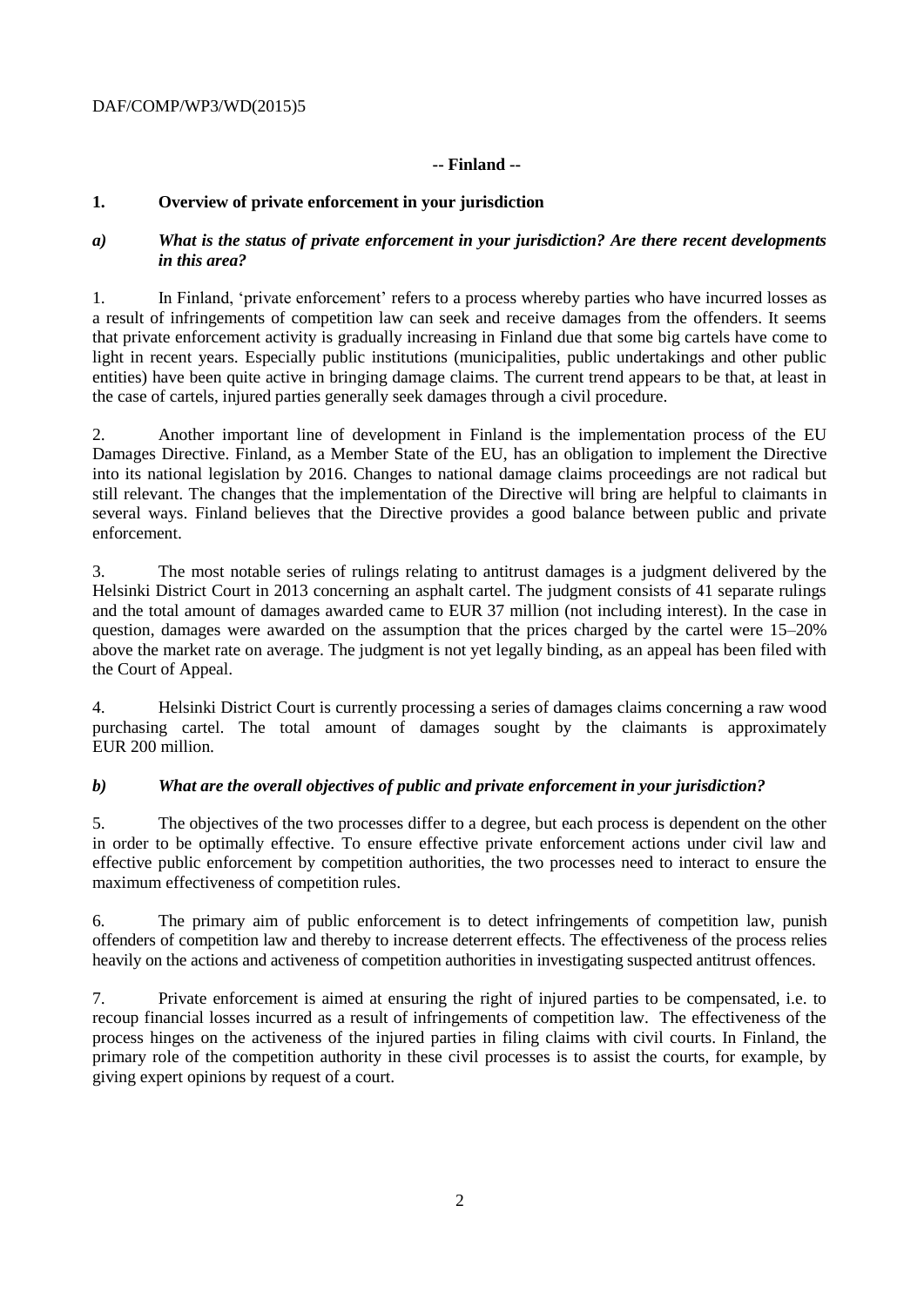8. Although the objectives of these two policy areas – public and private enforcement – are somewhat different, the processes are mutually complementary. Without efficient and successful public enforcement, antitrust violations could go undetected, leaving the injured parties without compensation. On the other hand, private enforcement ensures that, in addition to fines, antitrust offenders are also made to pay for the damage caused to injured parties. This makes the deterrent effect of the system greater compared to deterrence based on fines alone.

9. It is necessary to regulate the coordination of the two forms of enforcement in a coherent manner, for instance by arranging access to documents held by the competition authorities.

# **2. Instruments for fostering private enforcement**

## *a) Is there a right for private litigants to claim damages in your jurisdiction? Is there a right to full compensation? Is this a general right or is it specific to antitrust claims?*

10. Private litigants can claim damages in Finland. The principle behind this is that claimants should receive full compensation for any damages incurred and proven. Full compensation should not lead to overcompensation, whether by means of punitive, multiple or other damages. The right to full compensation is a general right and not specific to antitrust claims.

11. Although the right to antitrust damages is derived directly from competition law, antitrust claims are heard by civil courts similarly to other damage claims. The proceedings are governed by national procedural rules and principles. Finland has not assigned a single court or specific district courts to hear antitrust claims. However, aggregation of claims into one single court proceeding is a possibility.

12. The right to damages is a general right in the Finnish judicial system. However, the Finnish Competition Act also has separate provisions on the right to seek compensation for losses incurred as a result of infringements of competition law.

#### *b) Who has standing to file an action for damages and in what circumstances?*

13. Any natural or legal person who has suffered losses as a result of an infringement of competition law can claim damages. This means that actions can be filed not just by businesses, but also by private individuals and public bodies.

14. According to the case law of the Court of Justice of the European Union (Court of Justice), "any individual" can claim compensation for harm suffered where there is a causal relationship between the harm in question and an infringement of competition law. This means that anyone, be they an individual, including consumers and undertakings, or a public authority, has the right to claim compensation. As an EU Member State, Finland is obliged to follow this ruling.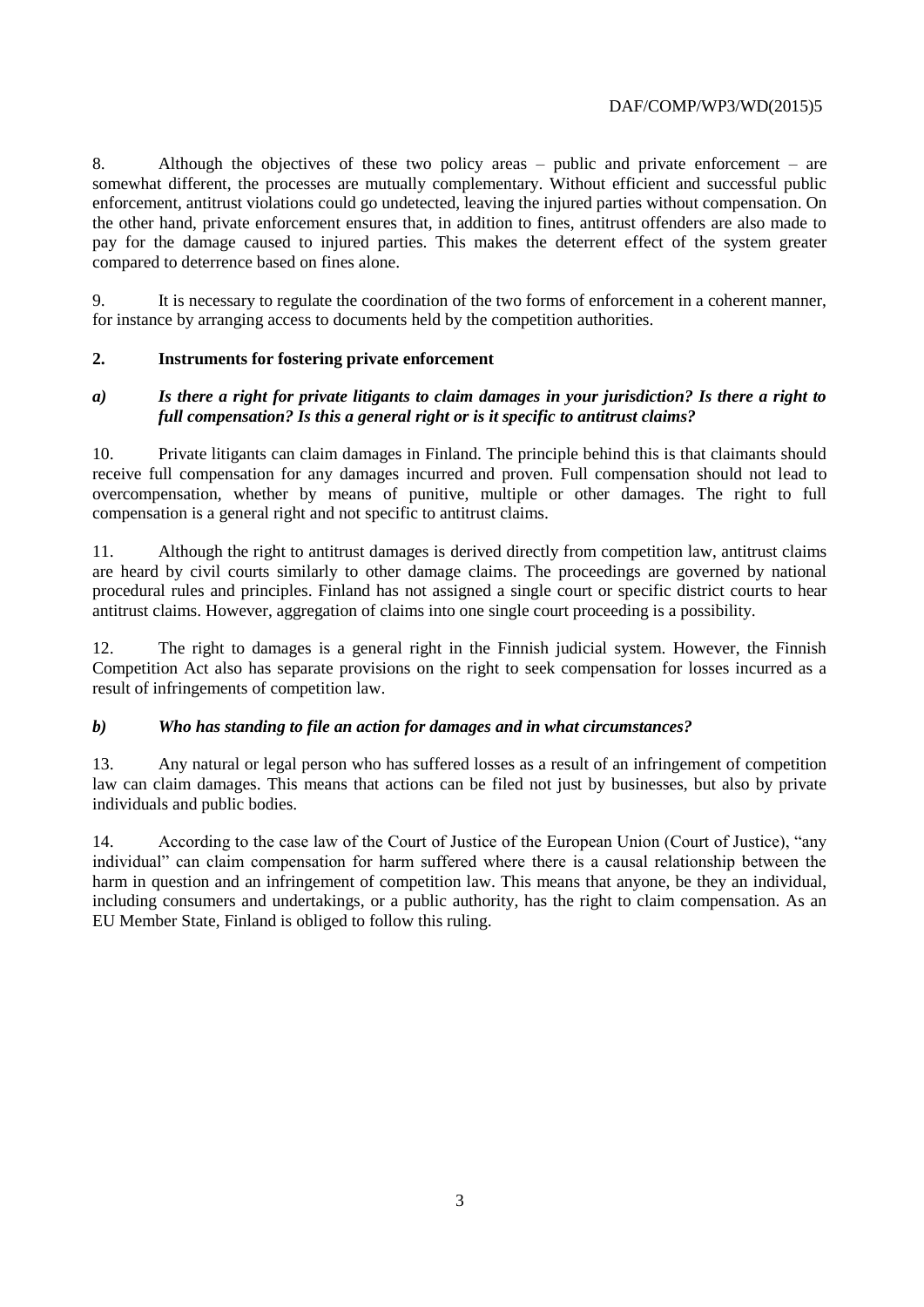## DAF/COMP/WP3/WD(2015)5

# *c) What are the main features of your private enforcement system? For example: are there special discovery rules for antitrust cases? Or rules of the burden and standard of proof on causation and the quantification of damages? Does your jurisdiction provide for punitive damages? Does your jurisdiction permit the aggregation of claims and collective redress?*

15. Discovery rules: The basic premise is that the parties to court proceedings supply the court with all of the necessary evidence. The parties can also place demands on each other concerning the presentation of relevant evidence in court (i.e. there are general discovery rules available). 1 Once the EU Directive has been implemented in Finland, claimants will also be able to make use of special discovery rules in antitrust cases.

16. Burden of proof: The burden of proof lies with the claimant, who must demonstrate causation and quantify the level of damages. However, in practice burden of proof often shifts back and forth between the parties: once a claimant has presented evidence in support of a claim, the defendant has an opportunity to present counter-evidence. For example, the claimant could be seeking damages due to having been overcharged by the defendant (as a result of a cartel in which the defendant was involved). In such a case, the defendant could present counter-evidence indicating that the claimant incurred no losses, as the overcharge was passed on to the claimant's clients.

17. Aggregation of claims: Different claims, but relating to same case, can be merged into one court proceeding (joinder of claims). Even so, each claimant is responsible for their own claim. For example, in the aforementioned private enforcement proceedings concerning the asphalt market, all claims were heard by Helsinki District Court, but still 41 separate judgments were given in the case. Punitive damages: Finland's jurisdiction does not permit punitive damages. The sole aim of private enforcement is to award injured parties full compensation (the amount of damages that the claimant can demonstrate).Collective redress: No collective redress is available in the context of antitrust damages in Finland.

#### **3. Balancing public and private enforcement**

## *a) Have evidentiary issues arisen in your jurisdiction involving concurrent private and public enforcement cases, and how have agencies and courts resolved them? For example, what can the agency do if a private plaintiff is jeopardizing its case by seeking discovery from the parties under investigation or from essential witnesses?*

18. No such evidentiary issues have arisen in Finland, as all claims are, in practice, follow-on claims. This means that injured parties normally wait until antitrust judgments become legally binding before filing damage claims (unless there is a risk that limitation period expires).

19. So-called stand-alone claims are rare in Finland. Stand-alone claims are generally only filed in order to prevent the statute of limitations from running out on the damage claim. For example, in the autumn of 2014, a claim was filed with Helsinki District Court seeking compensation for damages incurred as a result of abuse of market dominance. The claimant nevertheless asked the District Court (civil court) to postpone the proceedings of the damage claim until a legally binding antitrust decision confirming the abuse had been given (by administrative courts).

 $\frac{1}{1}$ 

Code of Judicial Civil Procedure (17:12): " The obligation to present a document: When it can be assumed that a document is of significance as evidence in a case, the person in possession of the document shall present it in court."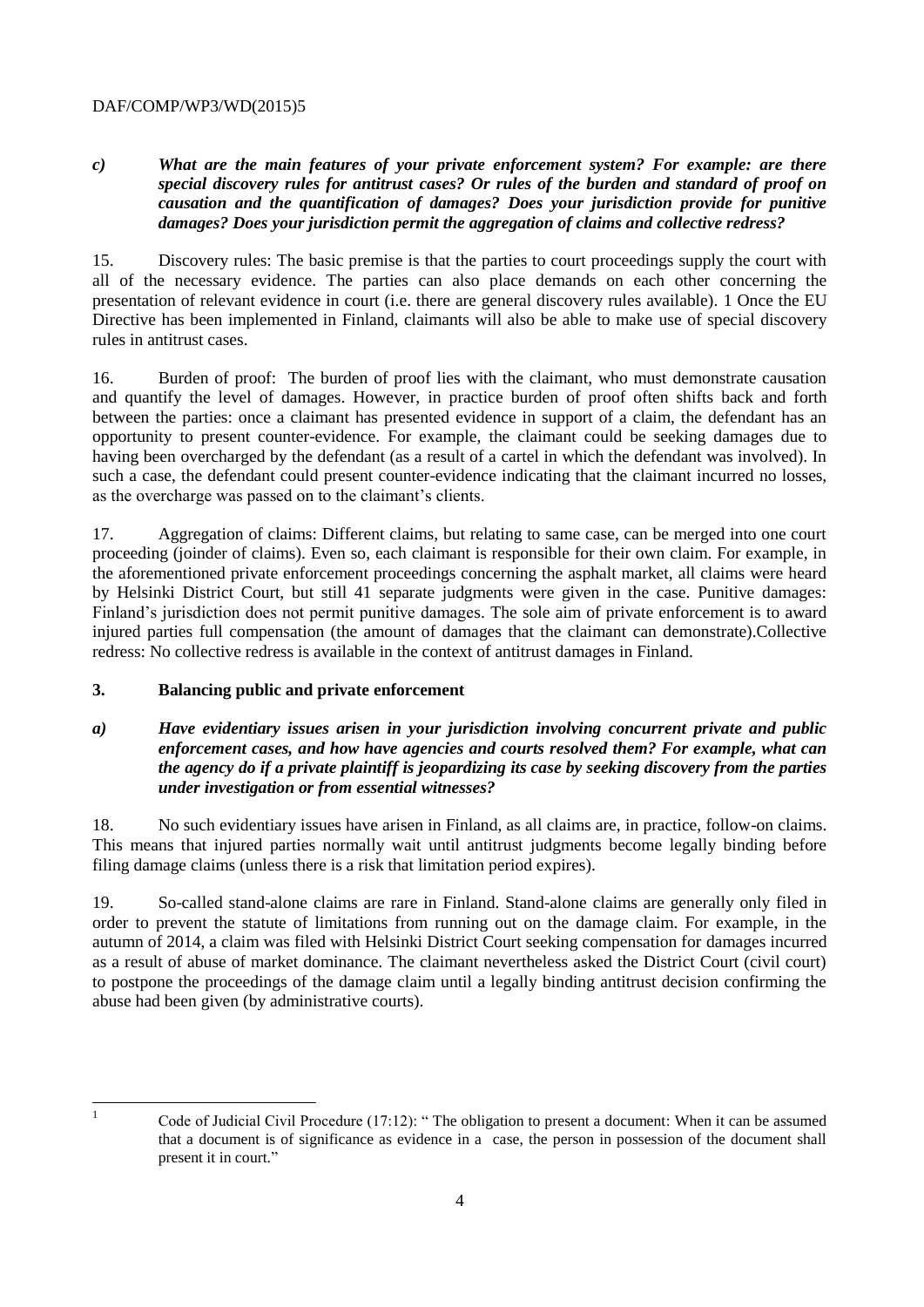20. Even where claimants do not request postponement themselves, civil courts are likely to defer the proceedings of damage claims until a ruling on the legality or illegality of the underlying business practice has become legally binding from administrative courts. Only then will civil courts entertain damage claims.

21. Genuine stand-alone claims are typically filed in cases involving contractual disputes in which claimants seek damages at the same time. In such cases, allegations of a practice infringing competition law are often presented purely as alternative or supplementary grounds for challenging the contract in dispute.

## *b) Can plaintiffs access evidence in the competition authority's file, including leniency information? How is disclosure of evidence in the agency's file regulated in your national courts? How is appropriate protection of confidential information ensured? Do the rules change once the public investigation is completed?*

22. It is important, for both public and private enforcement, to ensure that leniency programmes are attractive.

23. The premise at the moment is that any information or evidence submitted by leniency claimants cannot be used for purposes other than enforcing competition law. The Finnish Competition Act states that any information or evidence submitted to the Finnish Competition and Consumer Authority in order to obtain immunity or a reduction in the amount of fines cannot be used for any other purpose than to settle antitrust cases. This means that information or evidence submitted by leniency claimants cannot be used, for example, in the course of damage claims proceedings. In this, Finnish law will need to be amended to some extent in connection with the implementation of the EU Directive.

## *c) What is the relationship between private enforcement and public enforcement remedies such as disgorgement and restitution?*

24. There is no direct link between such remedies in the Finnish system. This is largely due to the fact that the objective of public enforcement is to establish whether or not a business practice infringes competition law, and to impose punishments. Only private enforcement is aimed at restoring the claimant's financial position to what it was before the infringement (cf. restitution).

#### *d) Do you think that the development of private enforcement might affect the development of substantive standards applicable in public enforcement? Do you find this problematic?*

25. In terms of substantive standards, this scenario is unlikely. However, in procedural standards some convergence may take place between public and private enforcement.

26. The Finnish Supreme Court has not yet ruled on any antitrust cases, and there is consequently no precedent that could be used to evaluate and predict the development of private enforcement in Finland.